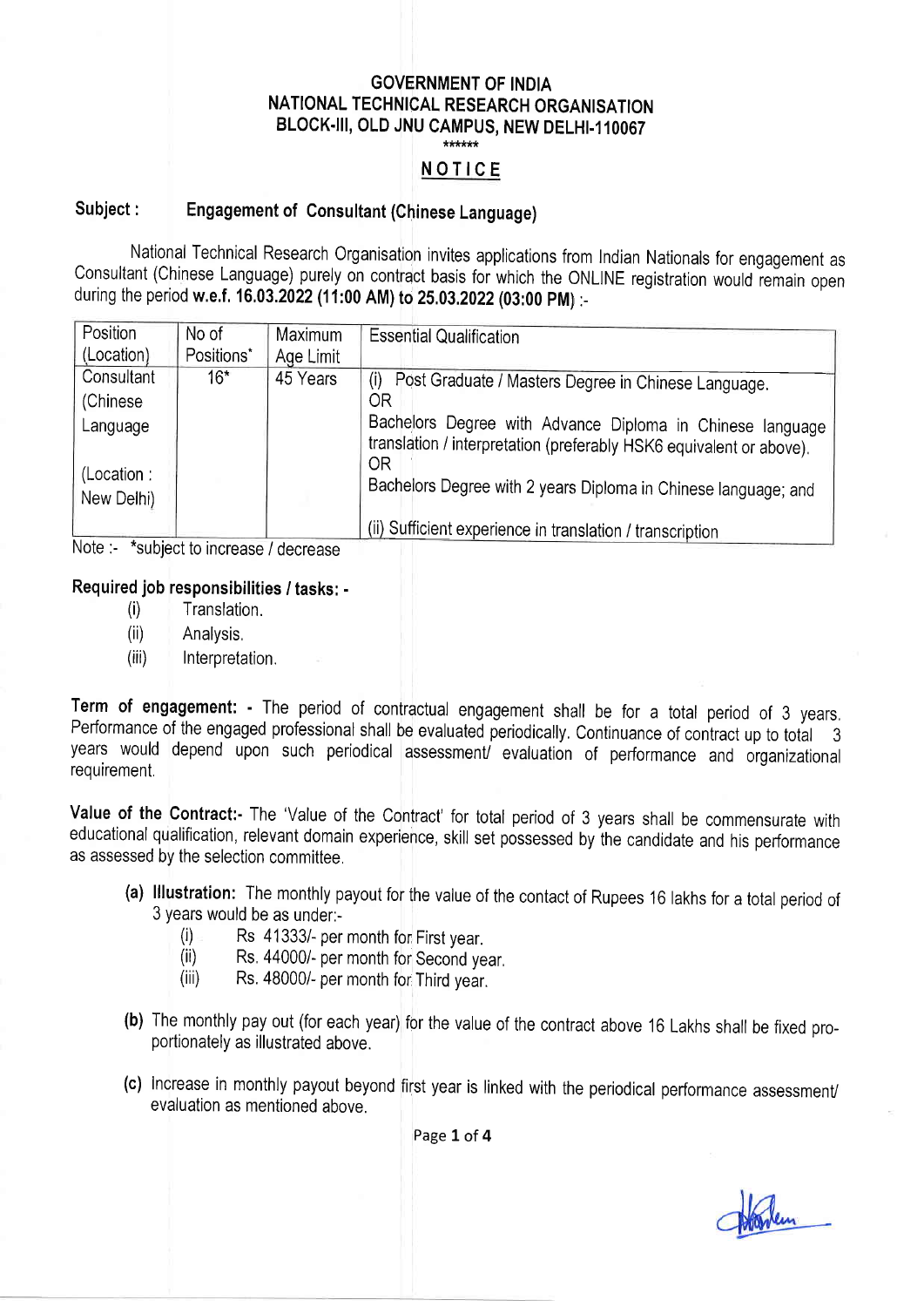### Selection Criteria:-

- (a) The evaluation/selection criteria is based on 'Quality & Cost Based Selection Method' (QCBS) of selection in the ratio of 80:20 (80% weightage to quality *i.e.* qualification, skill set, experience, industry certification, performance in interview etc. & 20% on cost *i.e.* expected remuneration),
- **(b)** An undertaking (format enclosed) to this effect is required to be submitted by the candidate at the time of appearing for interview,

2. Desirous candidates may visit the website https://ntro.gov.in for ONLINE Registration. During online registration, the candidates are required to fill up the relevant field giving details of experience/skill set/ industry certification possessed by them. They are also requested to bring the print out of their ONLINE Registration Form at the time of interview/ selection. Those who have not registered online will not be allowed to appear for selection. The dates for ONLINE Registration mentioned above are tentative and the organization reserves its right for any change of date, re-schedule or cancel the recruitment exercise, which would be notified in the above mentioned website,

3. Mere registration will not entitle the candidate to be called for further selection. The registered candidates are required to email legible scanned copy (PDF) of their (1) Matriculation / 10<sup>th</sup> Certificate (2) Graduation/Post Graduation/Diploma in Chinese Language (in support of claim on Essential Educational Qualification), (3) Essential Experience Certificate and (4) Photo ID (AADHAR / PAN Card) at recruitment.adm@ntro.gov.in from their registered email ID by 25.03.2022 (05:00 PM), failing which their registration will be treated as invalid. Suitable criteria may be adopted by the organization for short listing of candidates having valid registrations to be called for further selection.

4. The venue, date & time for reporting of the shortlisted candidates for selection will be uploaded in the said website. The candidates are requested to regularly check the website for updates,

5. This consultancy engagement will be purely on contracts basis. The person so engaged, will not have any claim or right for either regularization or absorption in the organization at any point of time, The candidates selected, will have to sign an agreement accepting the detailed terms and condition of the engagement.

6, Consultant(s) engaged on contract intends to resign during the term of engagement period, will have to give one month notice, In the event of seeking acceptance of resignation before expiry of one month notice period, then he/ she would be required to deposit with NTRO an amount equivalent to the amount of contract for one month or for the period by which such notice falls short of one month in addition to other clearances / NDC.

7. NTRO reserves sole right to relax/modify any of the above criteria, if candidate is found otherwise suitable for engagement, NTRO reserves sole right to discontinue/terminate the services of person so engaged, at any time, without assigning any reason, This organization also reserves the right to cancel the selection process without intimation and assigning any reason.

Page 2 of 4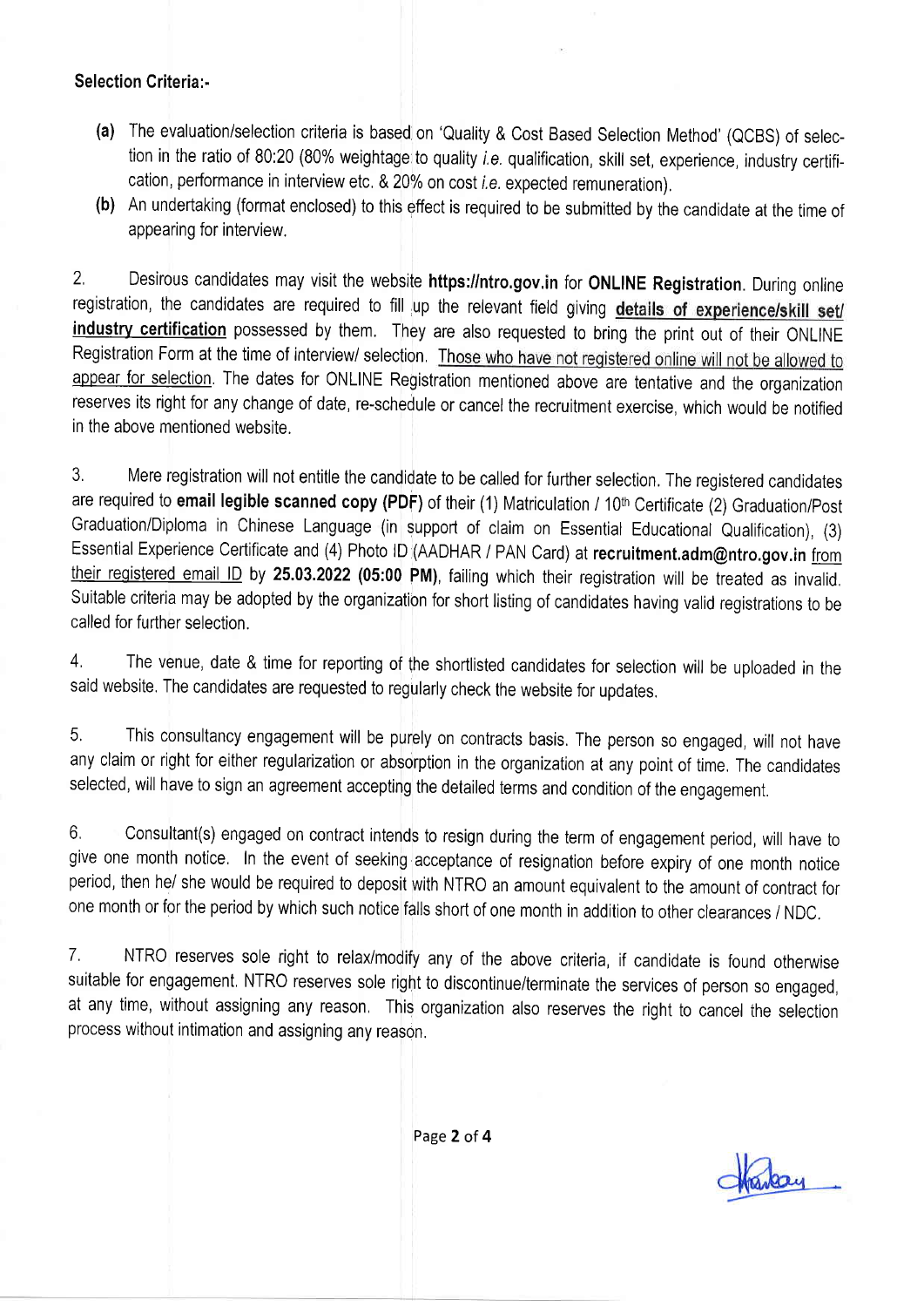8. At the time of appearing for selection, the candidates are required to bring two sets of self attested photocopy of the following documents along with two recent passport size colour photographs and printout of ONLINE Registration Form :-

- (a) Matriculation/10<sup>th</sup> Certificate.
- (b) certificate & Mark sheets in support of essential qualification,
- (c) Photo lD (AADHAR or PAN Card),
- (d) Other language proficiency cerlificate (s) claimed, if any.
- (e) Experience Certificates in support of his/her claim.
- (f) Undertaking (refer Page-4 below) duly completed and signed.

NOTE: The candidates may please note that if any information given in the Bio-data or photocopy of certificates is found to be wrong or false or incorrect at any stage of selection process or thereafter, their candidature will be cancelled/ rejected forthwith without assigning any reason and, if selected, action will be initiated as deemed necessary,

9, No TA/DA will be admissible to the candidates for appearing for selection/interview.

10. Electronic Devices, including Mobile phone, are strictly prohibited and candidates will not be allowed to carry with them any such items to the assessment room,

11, For any difficulty faced during ONLINE Registration, the candidate(s) may email at recruitment,adm@ntro,gov.in for technical assistance,

\*\*\*\*\*

12. Canvassing in any form will disqualify the candidate.

Page 3 of 4